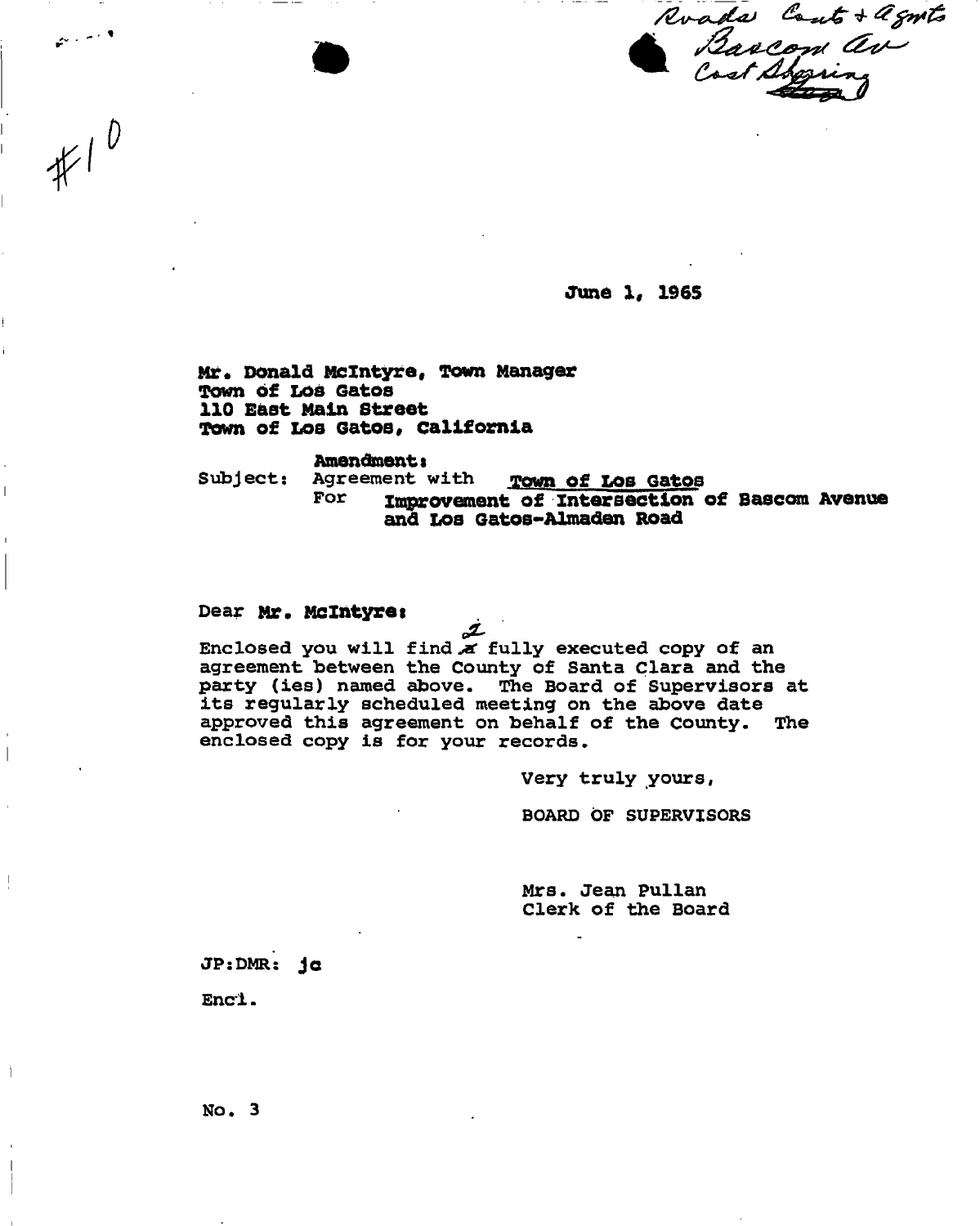DHAslk 4-26-65

>\* *R* 

*o* 

**AMENDMENT TO "AGREEMENT BETWEEN COUNTY OF SANTA CLARA AND TOWN OP LOS GATOS FOR THE IMPROVEMENT OF THE INTERSECTION OF BASCOM AVENUE AND LOS GATOS-ALMADEN ROAD"** 

#### **WHEREAS:**

**(a) On May 4, 1964, the County of Santa Clara (hereinafter called "County"), and the Town of Los Gatos (hereinafter called "Town"),, entered into an Agreement entitled "Agreement Between County of Santa Clara and Town of Los Gatos for the Improvement of the Intersection of Bascom Avenue and Los Gatos-Almaden Road", which Agreement is incorporated herein and made a part hereof by reference? and,** 

**(b) Town wishes to proceed with the construction of a portion of the proposed improvements, viz, the northeast corner of said intersection.** 

**NOW, THEREFORE, County and Town hereby agree as follows:** 

**1. Town may proceed with the construction of**  said portion of the entire project, providing:

**quality, standards and specifications as have been established for the entire project; (a) Such construction shall be of the same** 

**Town shall be approved by the Director of Public Works of County prior to calling for bids; (b) Plans for the proposed construction by** 

**doing the work, and, prior to award thereof, shall obtain the approval of the Director of Public Works of County; (c) Town shall obtain competitive bids for** 

*(SE* .

ાં ોપ્યે **JUN1 1965** Date **1 - Rg:** CE CC PC DPN FLO HO: www.absTAINS: www.

**Contract Contract**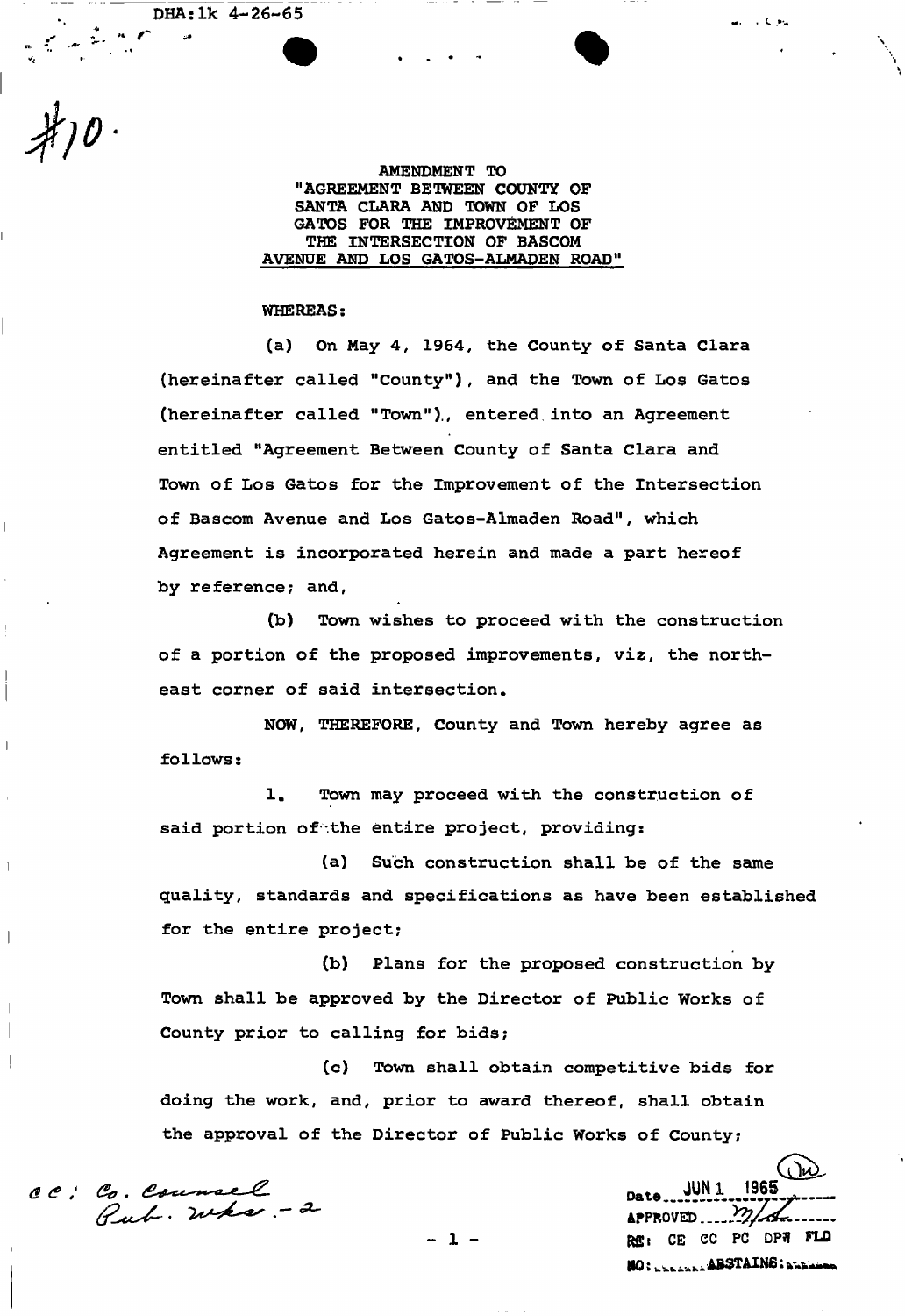i

i

**(d) Town shall acquire the necessary rightsof-way at no expense to County?** 

**(e) Change orders shall be approved by both , parties; and,** 

**(f) Town shall require the contractor performing the work to provide policies of insurance, as <sup>1</sup> described in paragraph 4 of the basic Agreement.** 

**2. When the remaining work is done, the total <sup>1</sup> project cost shall be determined by adding the cost of the | proposed construction to be done by Town to the cost of the remaining work. Town's share and County's share of the ' cost of the entire project shall be determined in accordance with the basic Agreement. At the time of the determination of Town's share and County's share of the cost of the entire <sup>1</sup> project, expenditures made by Town for the proposed construction to be done by Town shall be taken into account in determining the final amount to be paid by Town to County.** 

**IN WITNESS WHEREOF, Town and County have caused**  i in this local part to lower and to be exampled this  $\mathcal{D}^{\prime\prime\prime}$ **jack this Amendment to Agreement to be executed this <u>12 aay</u> of** *May* , 1965.

**COUNTY OF SANTA CLARA** 

**Board** of Supervisors

ATTEST: JEAN PULLAN, Clerk of the Board of Supervisors

**JUN 1** 1965 TOWN OF LOS GATOS<br>Mayor Singh By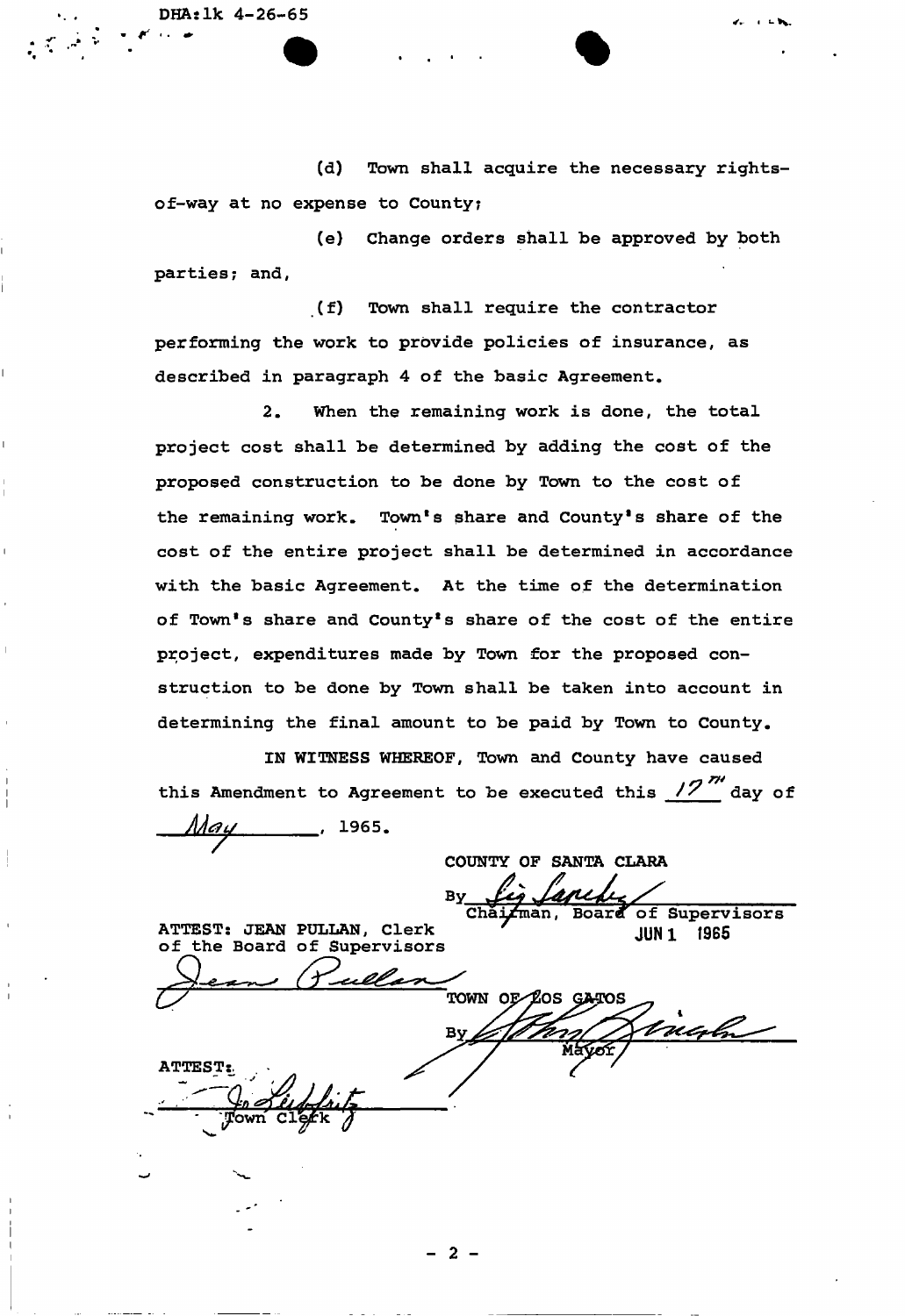

!i I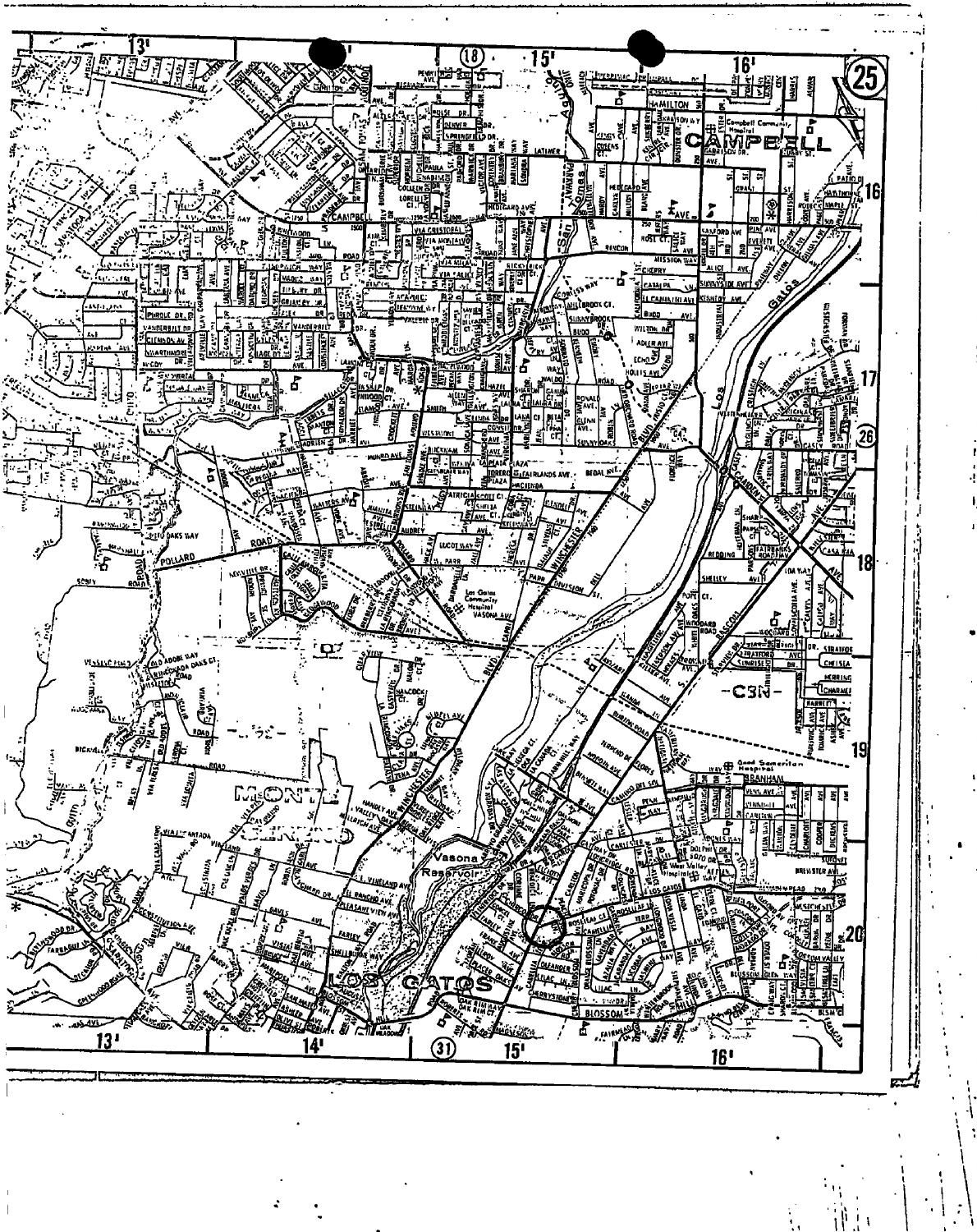# $\left\vert \mathsf{unt}\right\vert$  of santaiclara.



TRANSMITTAL MEMORANDUM

ENT OF PUBLIC WORKS

DATE: May 20, 1965

**S.D. 1** 

FOR: BOARD OF SUPERVISORS AGENDA OF June 1,1965

FROM: Steffani, Design, Public Works

TITLE: Amendment to Agreement between the County and Town of Los Gatos on South Bascom Avenue .

#### DESCRIPTION:

On May 4, 1964, the County and Town of Los Gatos executed an agreement for the improvement of the intersection of Bascom Avenue and the Los Gatos-Almaden Road. Due to development, the Town of Los Gatos wishes to proceed with a portion of the total project at once. This amendment will give them permission to proceed and assure them of receiving credit for this portion of the project against the total amount they are committed to for the total project. This amendment does not change the degree of participation or of responsibility of the two agencies in the project.

Approval is recommended.

Upon execution of this Amendment, please forward an executed copy to the Town of Los Gatos, attention: Mr. Donald Mclntyre, Town Manager.

ECS:PTWinc

Attachment

|  |  | Laures T. Poll 11E             |  |
|--|--|--------------------------------|--|
|  |  |                                |  |
|  |  | JAMES T. POTT, COUNTY ENGINEER |  |

APPROVED

755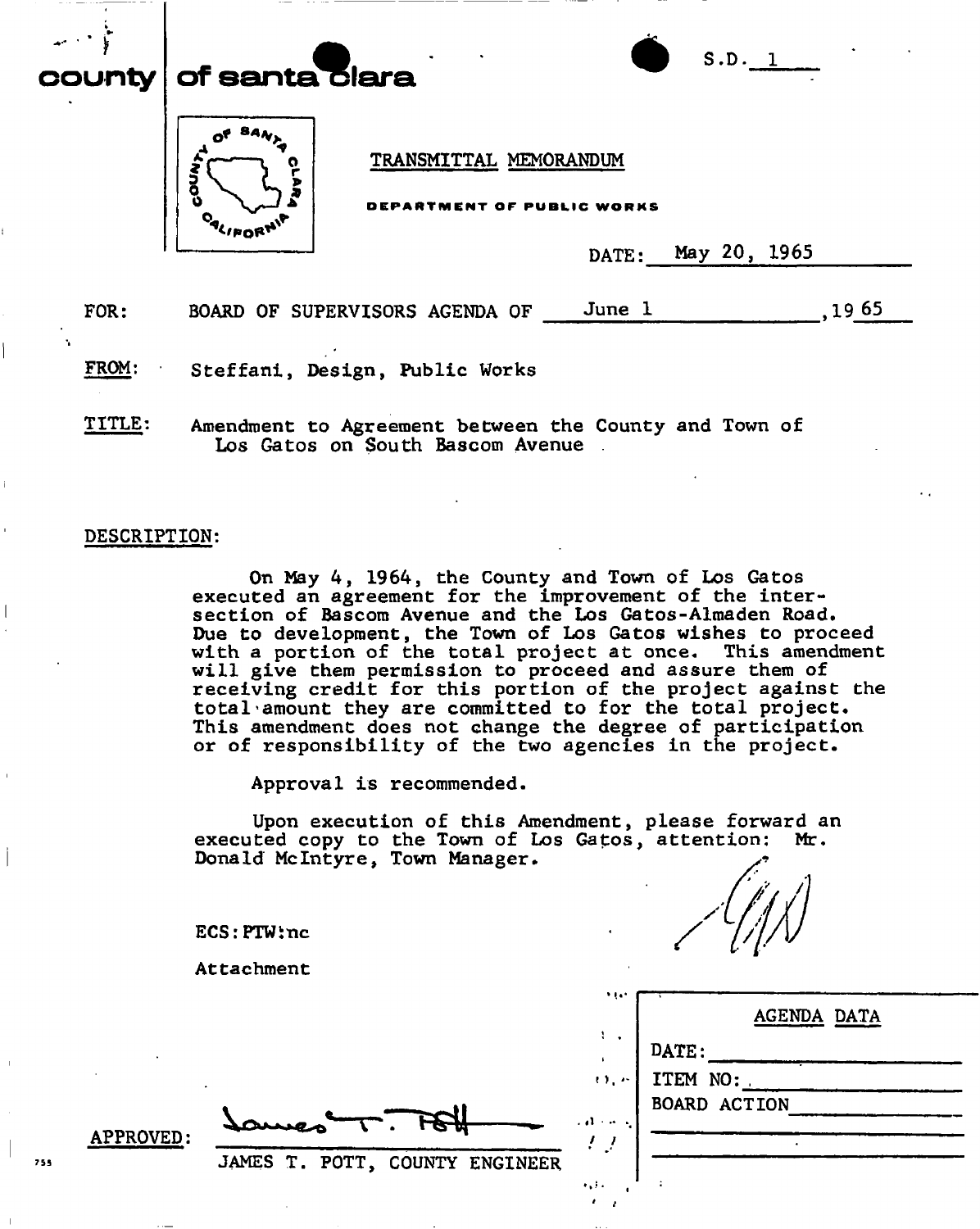### May 4» 1964

Mrs. Jo Lelb£rlts, Clerk Town of *LOB* Getoe Town Hall, 110 East Main Street Loo Gacoa, California

Town of log Gatoo subject: Agreement voithent of Intersection of Bascom Avenue for and Loo Gatoo-Almaden Road

#### Mr©. Loibfrits: **Dear**

 $*1$ 

**Enclosed you will find a fully executed copy of an agreement between the County of Santa Clara and the party(ies) named above. The Board of Supervisors at its regularly scheduled meeting on the above date approved this agreement on behalf of the County. The enclosed eppy is for your records.** 

**Very truly yours,** 

**. BOARD OF SUPERVISORS** 

**Mrs. Jean Pullan Clerk of the Board** 

Jc JP;DMR:<br>Encl.

cc: Public Works Deportment u/aperment (3)

**No. 3**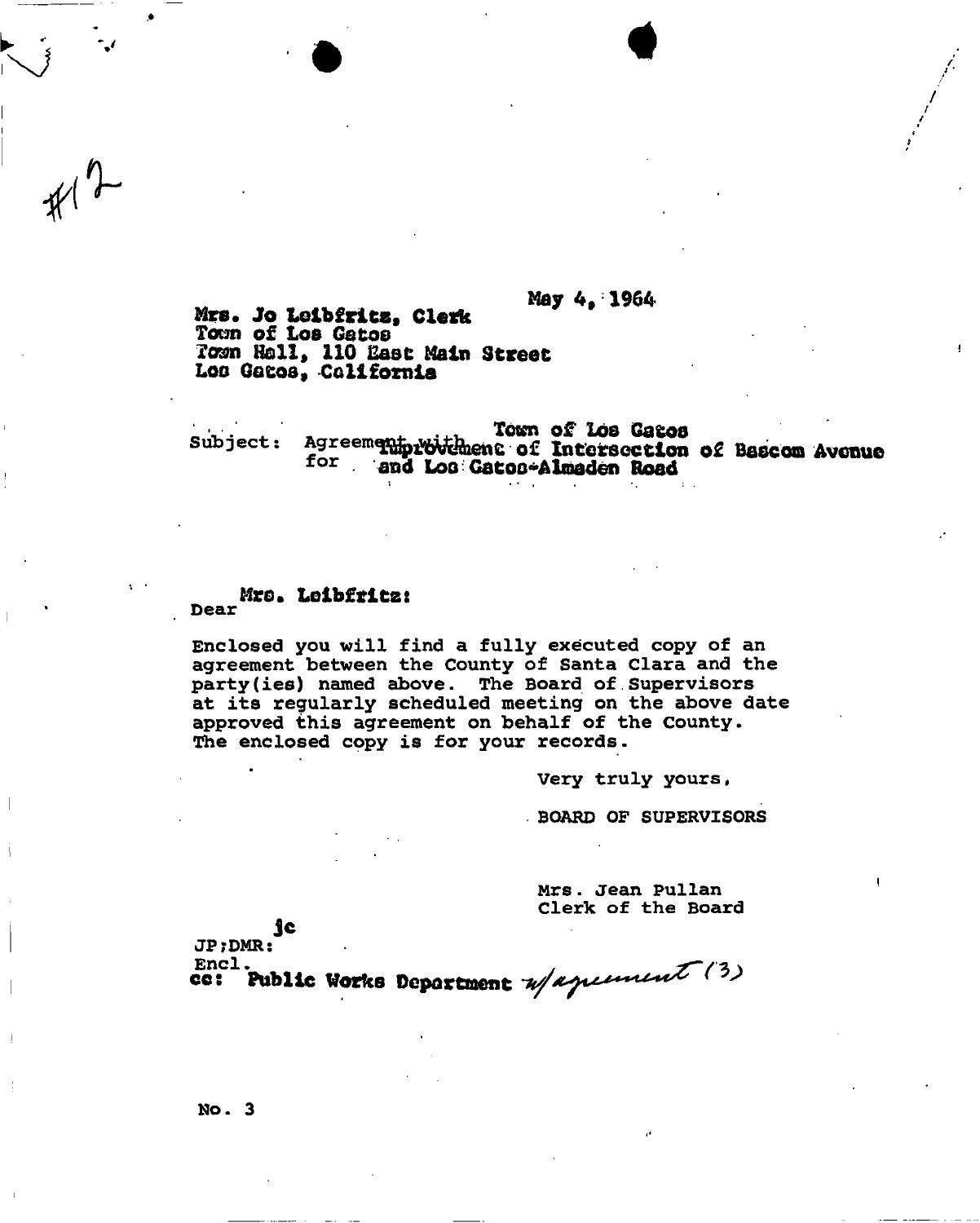## AGREEMENT BETWEEN COUNTY OF SANTA CLARA AND TOWN OF LOS GATOS FOR THE IMPROVEMENT OF THE INTERSECTION OF BASCOM AVENUE AND LOS GATOS ALMADEN ROAD

t

WHEREAS, the Town of Los Gatos (hereinafter called the "Town") and the County of Santa Clara (hereinafter called "County") desire to widen and improve the intersection of Bascom Avenue and Los Gatos-Almaden Road (hereinsection of Bascom Avenue and Los Gatos-Almaden Road (herein-

WHEREAS, the proposed improvement would affect and be located within the town limits of the Town, and partially within the unincorporated territory of the County, and the Town and County desire to provide for the payment of their Town and County desire to provide for the payment of their prospective shares of the cost of the construction of the said improvement;

NOW, THEREFORE, County and Town hereby agree as follows:

 $1.$  County shall proceed with distribution  $\mathcal{L}^{\mathcal{L}}$ and specifications for the constructions for the construction of said project and satisfied project and  $\alpha$ transmit same to Town for approval. County shall call for bids and let a contract for the said improvements in accordance with the plans and specifications as soon as possible after a ft by Town. The second control of the second control of the second control of the second control of th

 $2.$  With the contract has been (10) days after the contract has been (10) days after the contract has been (10) days after the contract has been (10). let by County, Town shall pay to County an amount equal to 22.2% of the amount specified in the contract for the cost<br>of construction or \$20,000.00, whichever is the lesser.

3. Town will acquire and pay all acquisition costs for all right of way required for said project and County will pay for the installation of curbs, gutters and sidewalk for that portion of said project lying within the unincorporated territory of County. Change orders shall be approved by territory of County. Change orders shall be approved by both parties.

1964 MAY 4 APPROVED 222 RE: CE CC PC DPW FLD 

HOLD MAY 4, 196 APF Date **APPROVER** CE CC PC DPR FLD RE: **ARSTAINS** 

APR 13 1984 Data RE. CC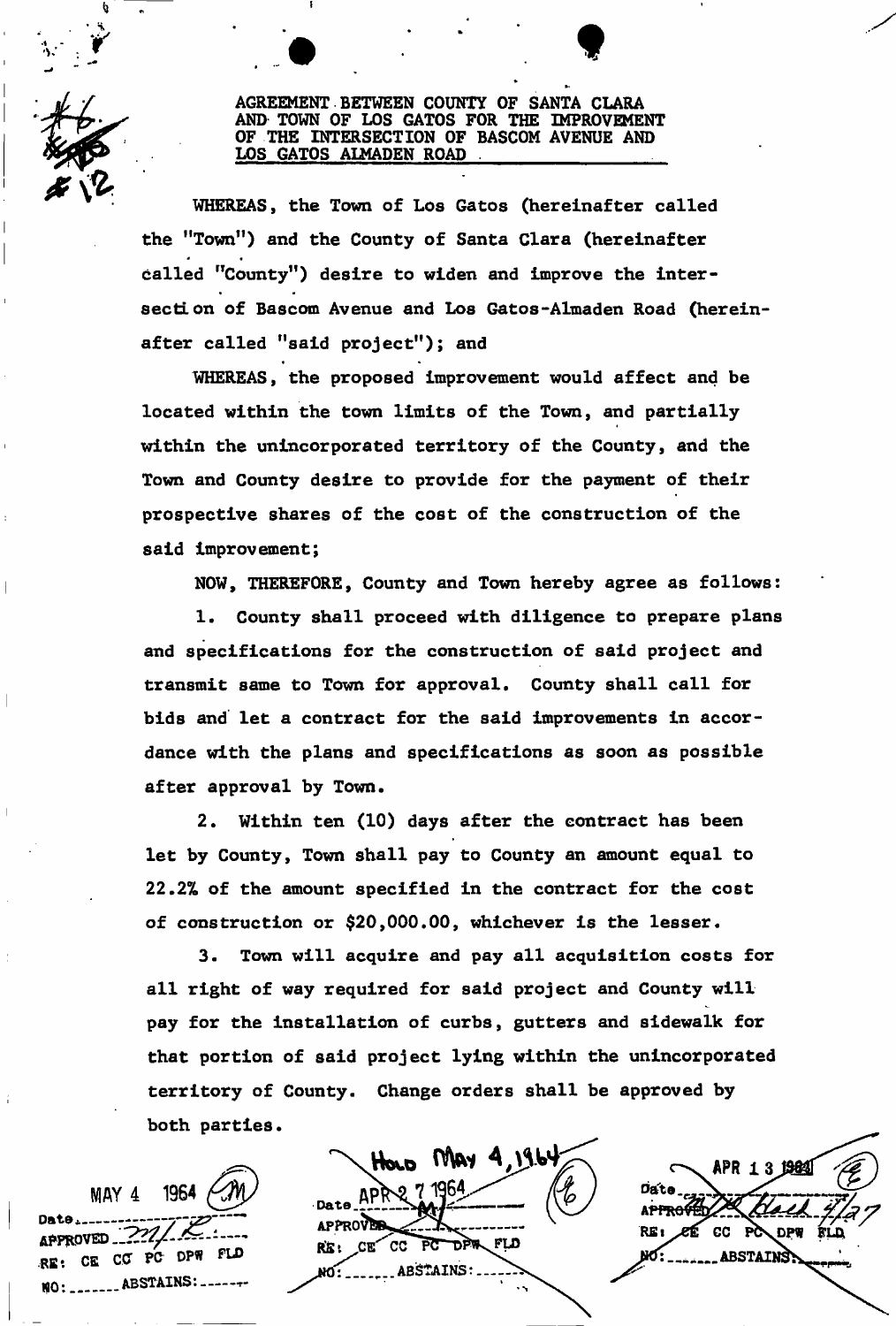4. (a) County agrees that it shall require the con- $\theta$  tractor performing the work to take out, pay for, and maintain until completion and acceptance of the work required by this contract a policy of insurance naming County and Town and members of the Board of Supervisors and the Town Council of Town, individually and collectively, and the officers, agents and employees of County and Town, individually and collectively, as insureds, covering all work performed by, for or on behalf of said contractor. Both bodily injury and property damage must be on an occurrence basis, and said policy shall provide that the coverage afforded thereby shall be primary coverage to the full limit of liability stated in the declarations, and if Town, and the officers, agents and employees of Town, individually and collectively, have other insurance against the loss covered by said policy, that other insurance shall be excess insurance only.

(b) Each of said policies of insurance shall provide coverage in the following minimum amounts: for bodily injury, \$300,000 each person, \$500,000 each occurrence; for property damage, \$50,000 on account of any one occurrence with an aggregate limit of not less than \$200,000. Said policy shall be satisfactory to the Attorney of the Town of Los Gatos and the County Counsel of the County of Santa Clara.

IN WITNESS WHEREOF, Town and County have caused this agreement to be executed as of  $4th$  day of  $-MAX$ 1964.

JEAN PULLAN, Clerk **ATTEST:** the Board of Supervisors

TOWN OF 40S GATOS By Mayor

 $\sqrt{3}$ 

1968

COUNTY OF SANTA CLARA

JRK: pt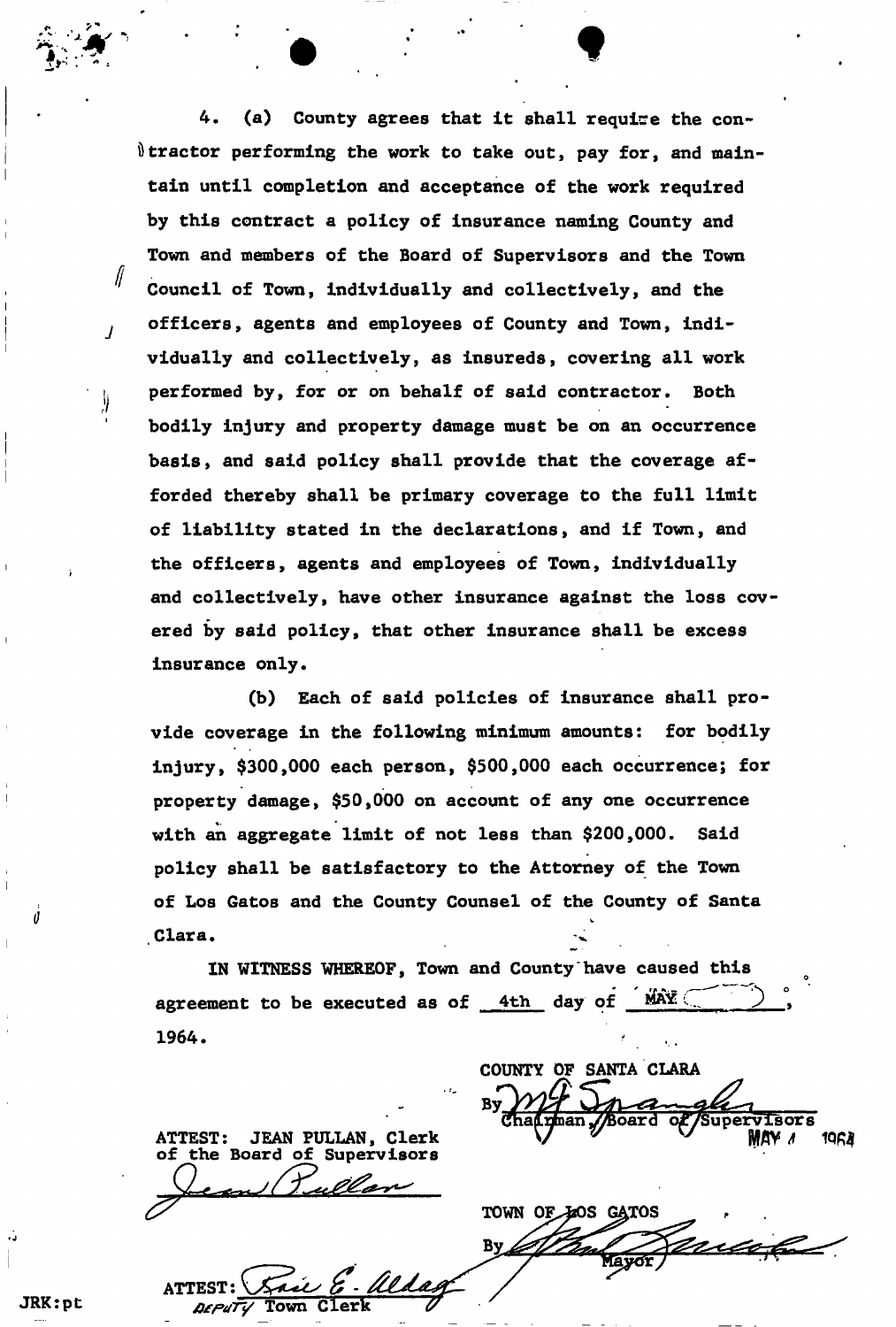| $\cdot$ , $\cdot$ , $\cdot$<br>county | S.D. 4<br>of santa clara                                                                              |
|---------------------------------------|-------------------------------------------------------------------------------------------------------|
|                                       | TRANSMITTAL MEMORANDUM<br><b>Ando</b><br>WORKS<br>RTMENT OF PUBLI<br>104 V<br>DATE:<br>March 31, 1964 |
| FOR:                                  | .1964<br>BOARD OF SUPERVISORS AGENDA OF<br>April 13                                                   |
| FROM:                                 | STEFFANI, Design, Public Works Department                                                             |
| TTTI F.                               | $C_{\alpha\alpha}$ panovativa Aavoomant $\alpha$ ith Torm of Lee Catos - San Iosa-Les                 |

**Cooperative Agreement with Town of Los Gatos** Gatos Road (Bascom Avenue).

# **DESCRIPTION:**

**Agreement provides for improvement of San Jose-Los Gatos Road**  at Los Gatos-Almaden Road intersection. County and Town to share construction cost on the basis of jurisdiction. Town **has agreed to obtain all right of way at a cost equivalent to the installation of curbs and sidewalks" Approval is recommendedo Actual saving in right of way cost and cost ;of acquisition to County is substantial.** 

**ECS:ee** 

**APPROVED** 

JAMES T. POTT, COUNTY ENGINEER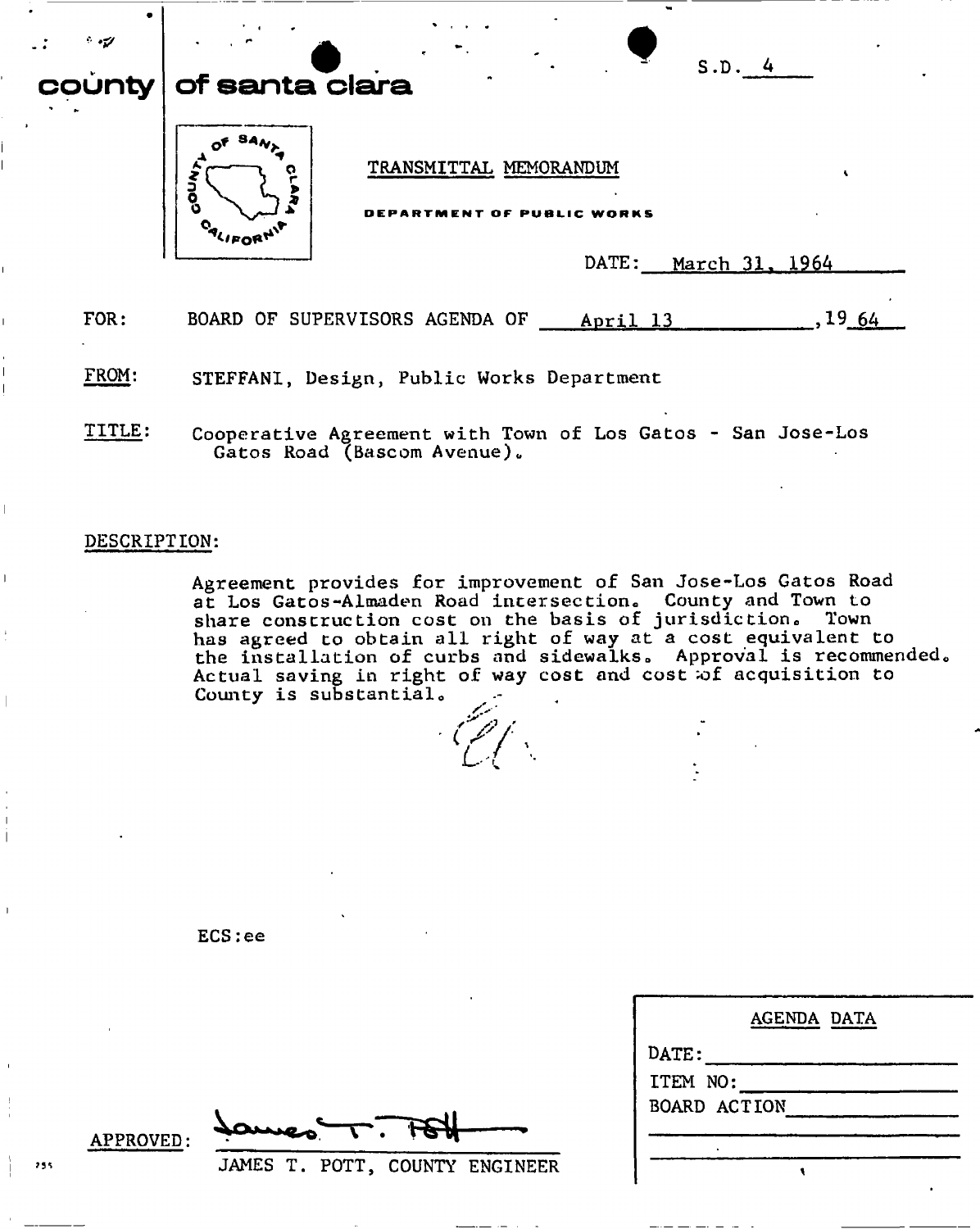|        | S.D.                                            |
|--------|-------------------------------------------------|
| county | of santa clara                                  |
| 淡い     | TRANSMITTAL MEMORANDUM<br>٦<br>Ō                |
|        | DATE: April 29, 1964                            |
| FOR:   | 1964<br>BOARD OF SUPERVISORS AGENDA OF<br>May 4 |

FROM: POTT, Administration, Public Works Department

TITLE: Cooperative Agreement with Town of Los Gatos - San Jose-Los Gatos Road at Los Gatos-Almaden Road.

#### DESCRIPTION:

Reference is made to Transmittal Memorandum for Board of Supervisors' Agenda of April 13, 1964. The matter was held under advisement to April 27 and extended to May 4, 1964. The subject Agreement provides for the improvement of San Jose-Los Gatos Road at Los Gatos-Almaden Road on a cooperative project basis. Because of the nature of the roadways involved, the Agreement provides for the County and the Town to share the construction cost on the basis of jurisdiction. In addition, the Town of Los Gatos has agreed to obtain all rights of way by dedication offering only in return a barter arrangement whereby the appropriate governmental jurisdiction would install curbs and sidewalks. Approximately 31.5 ft. of widening is being acquired in County area. Based upon right of way estimates which have been-made in this commercial area, it is estimated that the value of land within unincorporated area which would be acquired under this project would be \$34,000. It is estimated that the cost of curb and sidewalk in unincorporated area would be \$3700. If the project were pursued on a strictly cooperative basis without the offer of curb and sidewalk, the County would still be obligated to install asphaltic concrete dike at a cost of approximately 75¢ per foot. It would mean that the cost of curb gutter and sidewalk placed by the County would be reduced from \$3700. to \$3250. It is recommended, however, that concrete curb, gutter and sidewalk be installed so that property AGENDA DATA

| DATE:               |  |  |
|---------------------|--|--|
| ITEM NO:            |  |  |
| <b>BOARD ACTION</b> |  |  |
|                     |  |  |
|                     |  |  |
|                     |  |  |
|                     |  |  |

APPROVED: \

**73S JAMES T. POTT, COUNTY ENGINEER**